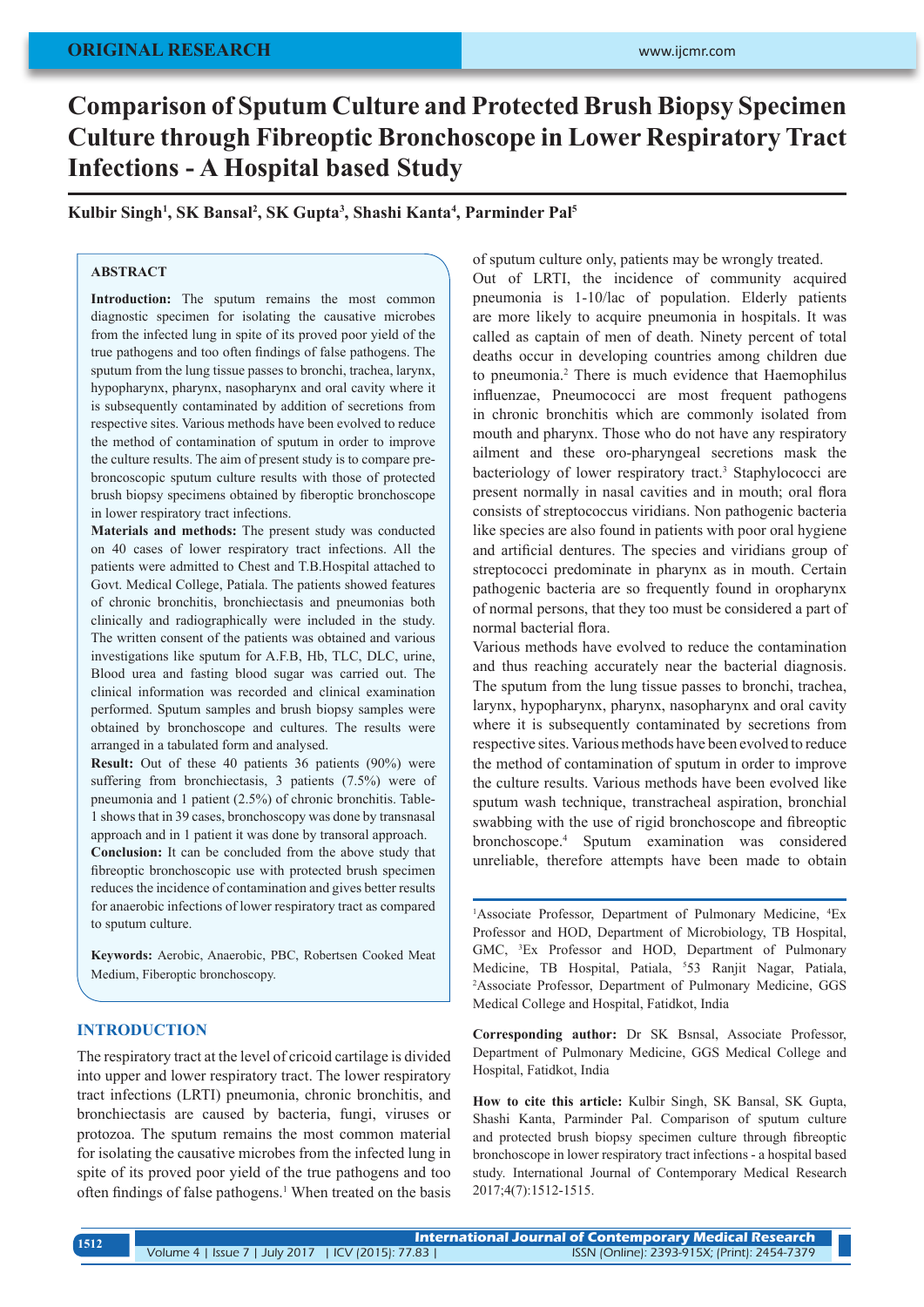material from bronchi by cutting of the upper respiratory passages usually through bronchoscopy. The quantitatio method was more frequently used by many. A  $10^3$  CFU/ ml or more were considered as an indicator for presence of concerned organism. The aim of present study is to compare pre -bronchoscopic sputum culture results with those of protected brush biopsy specimens obtained by fiberoptic bronchoscope in lower respiratory tract infections.

## **MATERIAL AND METHODS**

The present study was conducted on 40 cases of lower respiratory tract infections. All the patients were admitted to chest and T.B. Hospital attached to Govt. Medical College, Patiala. The patients showing features of chronic bronchitis, bronchiectasis and pneumonias both clinically and radiographically were included in the study. Patients were selected irrespective of their age, sex, socio economic status, smoking and dietary habits. Small children, Pregnant mothers, acute asthmatics, patients of myocardial infections of six weeks and unstable angina, hemoptysis, hypoxemia, pleural effusion and those using oral antibiotics were excluded from the study.

The clinical information was recorded and clinical examination performed. Routine investigations were got done, written consent of the patients was obtained; premedication injection promethazine 50 mg was given half an hour before the procedure to alleviate the anxiety. Topical anesthesia was given in the form of 4% xylocaine. Examination of vocal cords was done for any paralysis, congestion or edema. The trachea and carina were examined for sub mucosal, mucosal edema, congestion and any intraluminal or extra luminal mass. Brushes were taken under direct vision from abnormal sites. Sputum was collected in a sterile glass tube for aerobic culture and portioned to a glass tube containing RCM media for anaerobic culture The specimens were immediately transported to Microbiology Laboratory for culture of aerobic and anaerobic organisms. Morphology of the organisms was studied by gram staining. Every specimen was studied for AFB with ZN stain. Cases with sputum positive for AFB were not included in the study.

#### **STATISTICAL ANALYSIS**

The results were arranged in a tabulated form and expressed as percentage of total observations.

### **RESULTS**

In our study total 40 patients were enrolled. Out of these 40 patients 36 patients (90%) were suffering from bronchiectasis, 3 patients (7.5%) were of pneumonia and 1 patient (2.5%) of chronic bronchitis. Table- 1 shows that in 39 cases, bronchoscopy was done by transnasal approach and in 1 patient it was done by transoral approach. Table 2 shows various aerobic organisms in protected brush specimen culture. Klebsiella pneumonia and was revealed Escherichia coli were seen in 4 (10%) cases. Pseudomonas, proteus, streptococcus and normal flora were seen in 1(2.5%) cases. There were 25 cases which showed no growth. Table 3 shows various anaerobic organisms in sputum culture.

Peptostreptococcus was seen in 8 (20%) cases. Veillonella was seen in 4 case and diptheroids were seen in 2 case. Mixed growth was obtained in 1 cases and 25 cases showed no growth. Table 4 showing the Comparison of sputum culture and Protected brush specimens -Aerobic organisms.

#### **DISCUSSION**

The present study of forty patients of lower respiratory tract infection was carried out in Department of Chest and T.B, Government medical college, Patiala, with the aim to compare the results of direct sputum culture with that of protected brush specimen via flexible fiberoptic bronchoscope. In this study, Sputum positivity was observed in 45% in the present study whereas it was reported  $46\%$  by Brumffit<sup>5</sup>, 23% by Pecora and Yejian<sup>6</sup> in 44% by Pecora<sup>7</sup> and 50% was reported by Kulpati et al.<sup>8</sup> In the present study, sputum culture revealed pneumoniae in 10 (25%) of the cases, Escherichia coli in 3(7.5%), pseudomonas aeruginosa in 2 (5.0%), streptococcus hemolyticus in 2(5.0%), staphylococcus albus, staphylococcus in 1 (2.5%) each. Normal flora was revealed in  $4(10\%)$ , mixed growth was found in  $3(7.5\%)$ of the cases. In a study by Chakraworty<sup>9</sup> in 1963, Sputum culture in 38 patients having lower respiratory tract infection revealed streptococcus viridans, normal flora in 27(79%), Neisseria group in 23 cases, Gram negative bacteria in 13 cases, S.Pneumoniae in two cases, Proteus and Escherichia coli were one each. In the above study by Chakarworty et. al. also observed that majority of the patients revealed,

| <b>Type of LRTI</b>                   | No of pts | $\frac{0}{0}$ |  |  |
|---------------------------------------|-----------|---------------|--|--|
| Bronchiectasis                        | 36        | 90%           |  |  |
| Pneumonias                            |           | 7.5%          |  |  |
| Ch. bronchitis                        |           | $2.5\%$       |  |  |
| Total                                 |           | 100%          |  |  |
| <b>Table-1:</b> Type of LRTI patients |           |               |  |  |

| Name of organism                                        | No. of cases | Percentage |  |  |  |
|---------------------------------------------------------|--------------|------------|--|--|--|
| Pneumonia                                               |              | 10         |  |  |  |
| Eschericihia coli                                       |              | 10         |  |  |  |
| Pseudomonas aeruginosa                                  | 2.5          |            |  |  |  |
| Streptococcus haemolyticus                              |              | 2.5        |  |  |  |
| Staphylococcus aureus                                   | $\mathbf{R}$ | 75         |  |  |  |
| Proteus                                                 |              | 2.5        |  |  |  |
| Normal flora                                            |              | 2.5        |  |  |  |
| No growth                                               | 25           | 62.5       |  |  |  |
| Total                                                   | 40           | 100        |  |  |  |
| Table-2: Showing various aerobic organisms in protected |              |            |  |  |  |
| brush specimen culture                                  |              |            |  |  |  |

| Name of organism                                          | No. of cases | Percentage |  |  |  |
|-----------------------------------------------------------|--------------|------------|--|--|--|
| Peptostreptococcus                                        |              | 20         |  |  |  |
| Veillonella                                               |              | 10         |  |  |  |
| Diptheroids                                               | 2            | 5          |  |  |  |
| Mixed                                                     |              | 2.5        |  |  |  |
| No growth                                                 | 25           | 62.5       |  |  |  |
| Total                                                     | 40           | 100        |  |  |  |
| Table-3: Showing various anaerobic organisms in protected |              |            |  |  |  |
| brush biopsy specimen culture                             |              |            |  |  |  |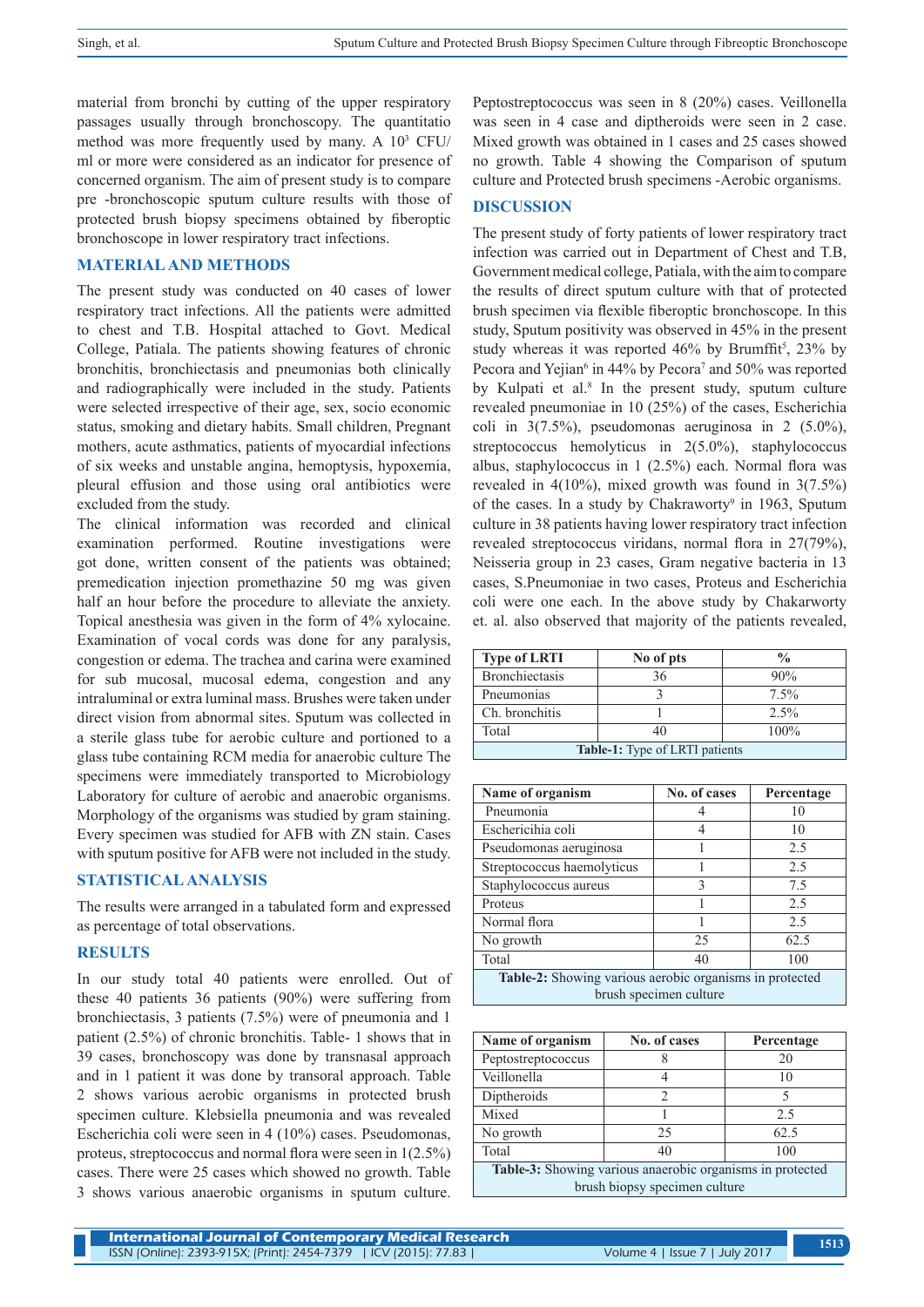|                                                                                               | Sputum culture |             | Protected brush specimen culture PBC |            |               |  |
|-----------------------------------------------------------------------------------------------|----------------|-------------|--------------------------------------|------------|---------------|--|
| <b>Aerobic organisms</b>                                                                      | No of cases    | $%$ of case | <b>Aerobic organisms</b>             | No of case | $\frac{0}{0}$ |  |
| Pneumonia                                                                                     | 10             | 25%         | Streptococcus pneumoniae             |            | 20            |  |
| Escherichia                                                                                   |                | 7.5         | Escherichia                          |            | 10            |  |
| Pseudomonas aeruginosa                                                                        |                |             | Pseudomonas aeruginosa               |            | 2,5           |  |
| Streptococcus haemolyticus                                                                    |                |             | Streptococcus hemolyticus            |            | 2.5           |  |
| Staphylococcus aureus                                                                         |                | 2.5         | Staphylococcus aureus                |            | 7.5           |  |
| Normal flora                                                                                  |                | 10          | Proteus                              |            | 2.5           |  |
| No growth                                                                                     | 14             | 35          | No growth                            | 26         | 65            |  |
| Mixed growth                                                                                  |                | 10          |                                      |            |               |  |
| Total                                                                                         | 40             | 100         | Total                                | 40         | 100           |  |
| <b>Table-4:</b> Comparison of sputum culture and Protected brush specimens -Aerobic organisms |                |             |                                      |            |               |  |

mixed organisms in cases of lung abscess. In the present study only three cases revealed mixed growth. One case revealed Escherichia coli and diptheroids, one case revealed pseudomonas aeruginosa and veillonella where as third one revealed veillonella and stayphyllococcus coagulase negative. Incidence of 25% of pneumoniae in the our study is much lower as compared to the study by Dorf et. al.<sup>10</sup> who observed 52.9% incidence of pneumoniae . Kulpati<sup>11</sup> also reported higher incidence of pneumoniae in his study. This could be due to immuno-compromised state of the patients. Diplococcus is the most common bacterium in their clinico-bacteriological study of pneumonia followed by staphylococcus aureus, and pneumoniae but none of the sputum cuture showed Diplococcus pnuemoniae . The cause of not obtaining pathogens in sputum could be due to small sample size and only single specimen was used in the present study as more number of specimens increase the yield of pathogens as reported by Kulpati and Kumar. Kumar<sup>8</sup> reported organisms in 42.6% of the cases in sputum culture whereas Kulpati reported 50% yield of potential pathogens. Aerobic pathogens were present in 47.5% of cases.

In the present study protected brush specimens culture revealed Klebsiella pneumoniae in 10% cases, staphylococcus aureus in 7.5% cases and normal flora in 2.5% cases. Saha<sup>12</sup> found normal flora in 30 out of 32 cases in culture of bronchial aspirate in lower respiratory tract infections, pseudomonas aeruginosa in 4 (12.4%) cases, staphylococcus aureus and streptococcus haemolyticus in 6.2% cases each. In the present study streptococcus viridans was not cultured as frequently as in above study. Negativity in protected brush specimen culture could be due to the fact that specimen obtained was small in size. In 1980, Kulpati<sup>11</sup> found pseudomonas in  $22.2\%$ cases, H.Influenzae in 16.6% cases, Klebsiella in 11.1% cases. He reported a higher incidence of pseudomonas. In 1982, Wimberley et. al. performed bronchoscopy in 135 patients using protected brush in suspected lower respiratory tract infections. Four patients reported with mixed growth. Most common species were streptococcus pneumoniae, H. influenzae and pneumoniae.

In the present study same pathogens were revealed in 20% cases where as it was reported in 10 cases by Wimberley et al.<sup>13</sup> Different pathogens were revealed in 12.5% cases. 25% cases revealed no growth. Negativity of brush culture system can be due to the beneficial effect of the local anaesthetic as also observed by Rosenkranz.<sup>14,15</sup> The main drawback associated with present study was that the sample size was small and so a study needs to be done with larger sample size to determine the exact correlation.

## **CONCLUSION**

From the above study it can be concluded that sputum culture revealed pathogens in 45% of cases and brush biopsy revealed pathogens in 35% cases which is slightly better though statistically insignificant. Sputum revealed flora in 10% cases whereas brush revealed flora in 5% cases. Brush specimen revealed higher yield of anaerobic pathogens (35%) whereas sputum culture revealed only 12.5%. It can be concluded from the above study that fiberoptic bronchoscopic use with protected brush specimen reduces the incidence of contamination and gives better results for anaerobic infections of lower respiratory tract as compared to sputum culture.

#### **REFERENCES**

- 1. Lees AW, Mcnaught W. Bacteriology of lower-respiratory tract secretions, sputum, and upper-respiratory-tract secretions in. The Lancet. 1959;274:1112-5.
- 2. Shanf. The Lancet;1984;2:87.
- 3. Pecora DV. A comparison of transtracheal aspiration with other methods of determining the bacterial flora of the lower respiratory tract. New England Journal of Medicine. 1963;269:664-6.
- 4. Pollock HM, Hawkins EL, Bonner JR, Sparkman T, Bass JB. Diagnosis of bacterial pulmonary infections with quantitative protected catheter cultures obtained during bronchoscopy. Journal of clinical microbiology. 1983;17:255-9.
- 5. Brumfitt W, Willoughby ML, Bromley LL. An evaluation of: sputum examination in chronic bronchitis. The Lancet. 1957;270:1306-9.
- 6. Pecora DV, Yegian D. Bacteriology of the lower respiratory tract in health and chronic diseases. New England Journal of Medicine. 1958;258:71-4.
- 7. Pecora DV. A comparison of transtracheal aspiration with other methods of determining the bacterial flora of the lower respiratory tract. New England Journal of Medicine. 1963;269:664-6.
- 8. Kulpati DD, Kumar A. Flexible fiberoptic bronchoscopy in lower respiratory tract infection. The Indian journal of chest diseases and allied sciences. 1980;22:39.
- 9. Chakarvarty SN, Naidu GV. Broncho-pulmonary